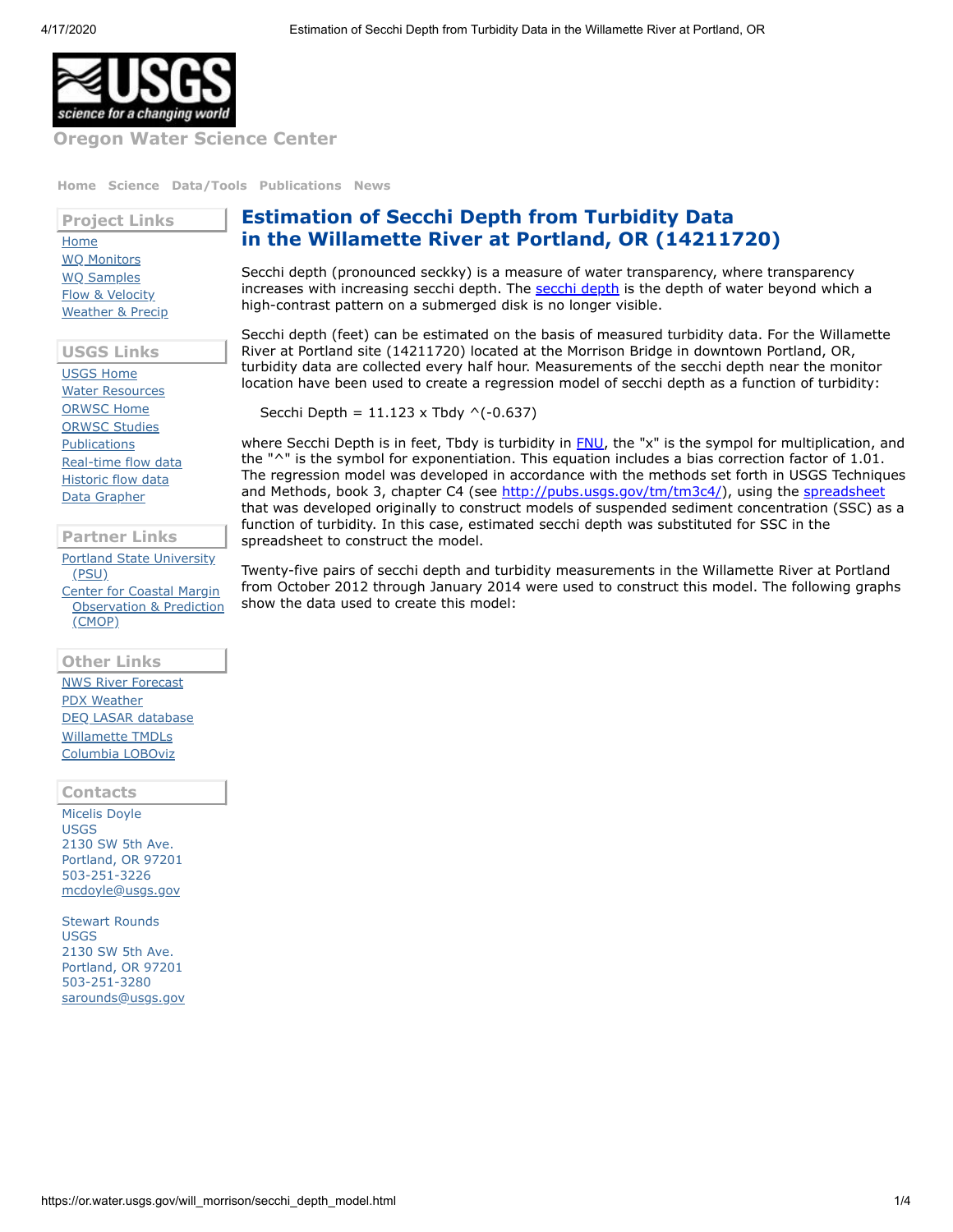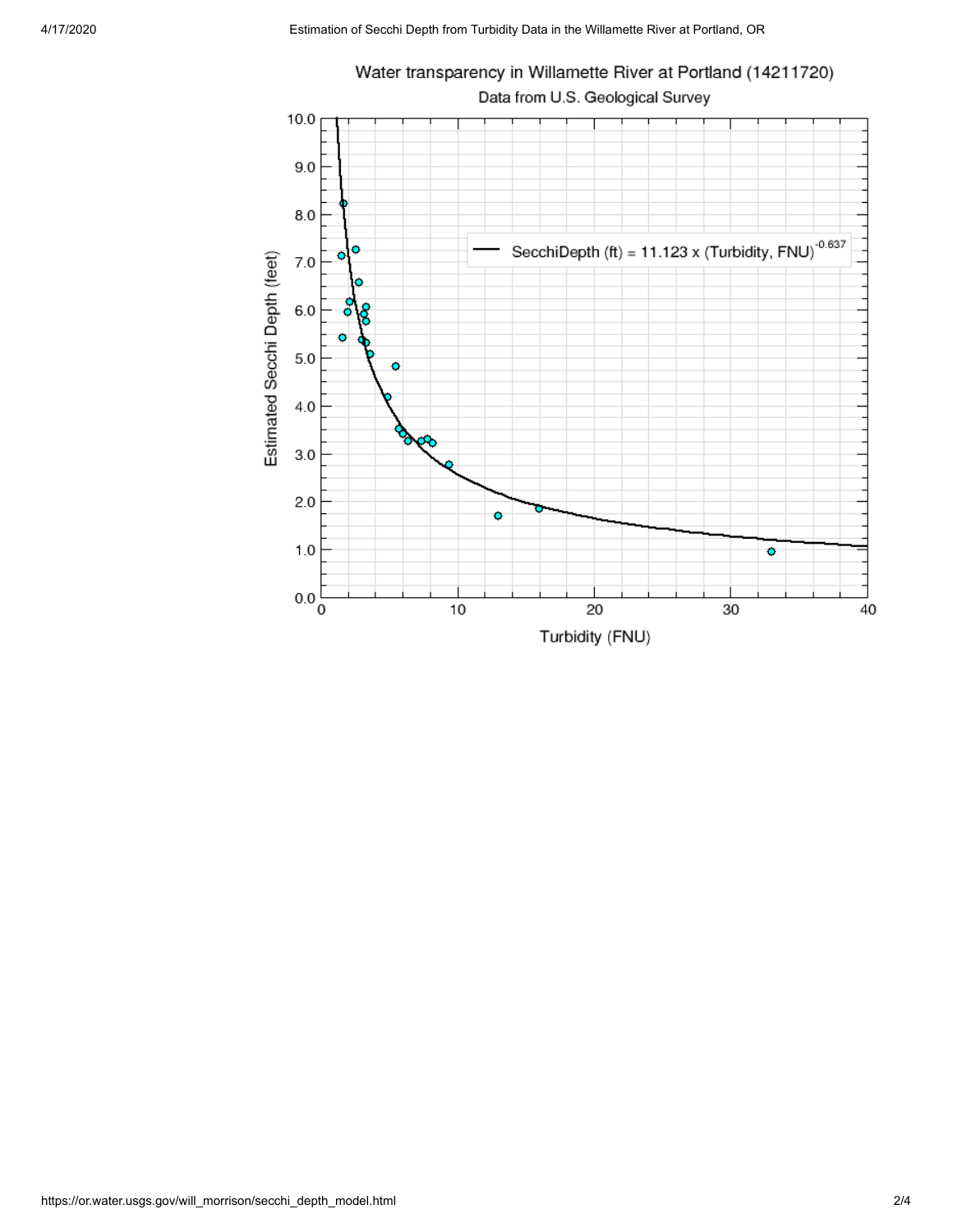

The real-time estimated secchi depth data based on measured turbidity data that result from this model are shown in the graph below: